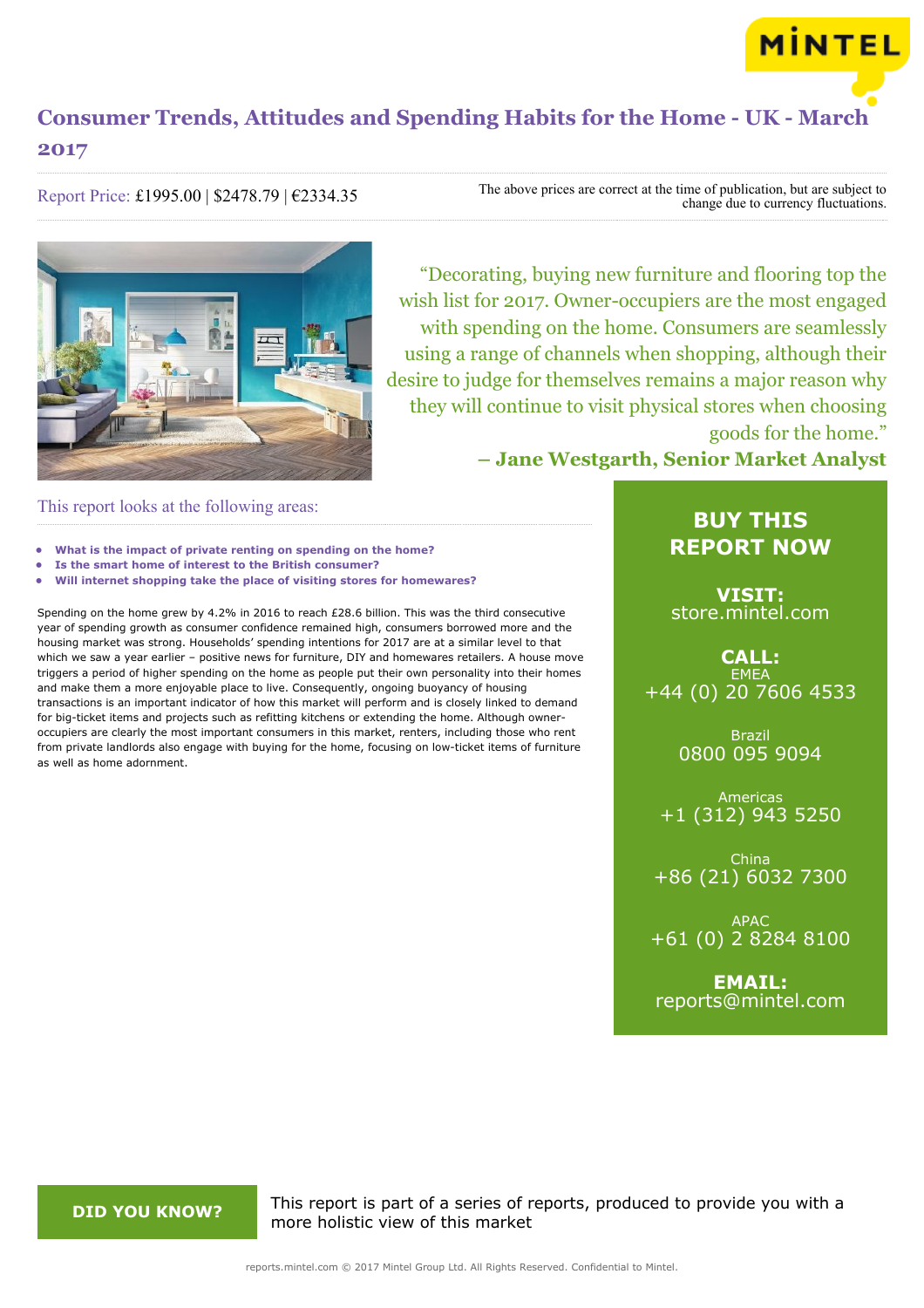### **2017**

Report Price: £1995.00 | \$2478.79 | €2334.35

The above prices are correct at the time of publication, but are subject to change due to currency fluctuations.

MINTEL

### **Table of Contents**

#### **Overview**

What you need to know

Products covered in this Report

#### **Executive Summary**

#### The market

#### Market to grow by 14.8%, 2016-21

Figure 1: Consumer spending on products for the home, 2011-21

#### Living and dining is the largest market segment

Figure 2: Consumer spend on the home, by segment, 2016

#### Growth in numbers of homes will boost spending on the home

#### 23% of private renters moved in the last year

#### Complex housing market in 2016

## Surplus space at home creates opportunities for a wider range of interiors and usage

Figure 3: Usable floor area, by tenure, England, 2015

#### Change to private renting will reduce demand for garden goods

#### Improved consumer confidence

#### Intentions to spend on the home slightly down in 2016

Figure 4: Trends in activities done and considering to do, June 2012-December 2016

#### Launch activity and innovation

#### Retailers ready for the connected home

DIY retailers are repositioning to overcome lacklustre performance

#### Investment in online developments

#### Technology to help visualise products/plans

The consumer

#### Enthusiastic intentions for spending on the home

Figure 5: Purchases and home improvement in the last three years; intentions to spend on the home in the next twelve months, November 2016

#### Enjoying the home life

Figure 6: Reasons for spending on the home, November 2016

#### Enthusiasm for connected homes

Figure 7: Interest in the smart home, November 2016

#### Multi-channel shopping and browsing

Figure 8: Shopping preferences for the home: browsing in-store or online, November 2016

#### Speaking to sales people is a key reason for a store visit

Figure 9: Shopping preferences for the home: speaking to staff, November 2016

#### Peer group reviews influence shoppers

Figure 10: Shopping preferences for the home, looking at catalogues, reading reviews, November 2016

#### Home is a centre for leisure time

# **BUY THIS** REPORT NOW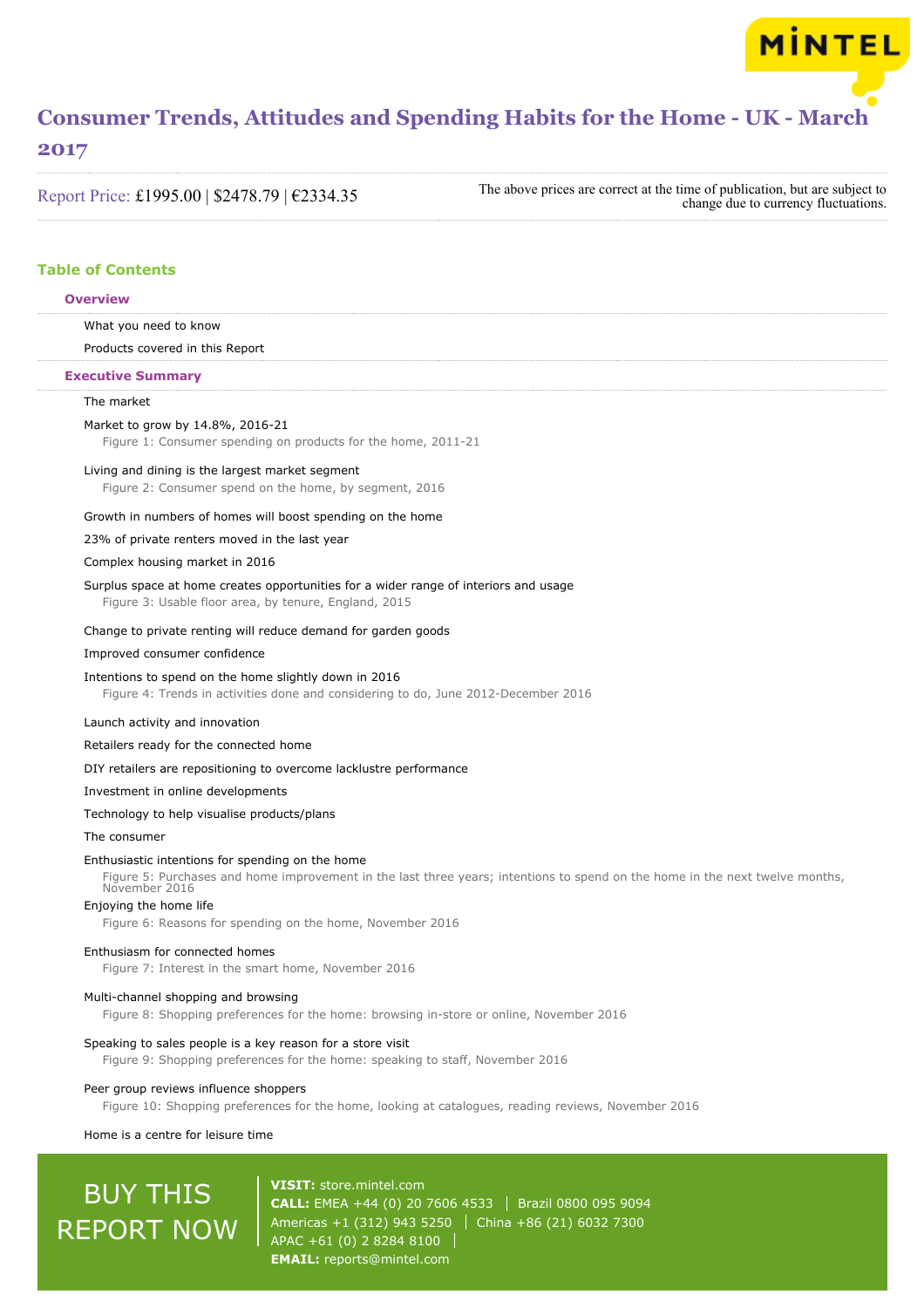MINTEL

## **2017**

| Report Price: £1995.00   \$2478.79   €2334.35                                                     | The above prices are correct at the time of publication, but are subject to<br>change due to currency fluctuations. |
|---------------------------------------------------------------------------------------------------|---------------------------------------------------------------------------------------------------------------------|
| Figure 11: Attitudes regarding the home, November 2016                                            |                                                                                                                     |
| What we think                                                                                     |                                                                                                                     |
| <b>Issues and Insights</b>                                                                        |                                                                                                                     |
| What is the impact of private renting on spending on the home?                                    |                                                                                                                     |
| The facts                                                                                         |                                                                                                                     |
| The implications                                                                                  |                                                                                                                     |
| Is the smart home of interest to the British consumer?                                            |                                                                                                                     |
| The facts                                                                                         |                                                                                                                     |
| The implications                                                                                  |                                                                                                                     |
| Will internet shopping take the place of visiting stores for homewares?                           |                                                                                                                     |
| The facts                                                                                         |                                                                                                                     |
| The implications                                                                                  |                                                                                                                     |
| The Market - What You Need to Know                                                                |                                                                                                                     |
| 2016 was a strong year for spending on the home                                                   |                                                                                                                     |
| Consumers' spending will grow by 14.8% from 2016-21                                               |                                                                                                                     |
| Diverse market with many elements                                                                 |                                                                                                                     |
| High growth for beds and bedroom                                                                  |                                                                                                                     |
| Growth in numbers of homes will boost spend on the home                                           |                                                                                                                     |
| Shift in structure of household tenure                                                            |                                                                                                                     |
| Spending on the home is closely linked to the housing market                                      |                                                                                                                     |
| Confident consumers will spend on the home                                                        |                                                                                                                     |
| Future trends include more use of technology                                                      |                                                                                                                     |
| Retailers adapting for the future                                                                 |                                                                                                                     |
| <b>Market Size and Forecast</b>                                                                   |                                                                                                                     |
| 2016 was a strong year for spending on the home<br>Figure 12: Consumer spend on the home, 2011-21 |                                                                                                                     |
| Forecast methodology<br>Figure 13: Consumer spend on the home, 2011-21                            |                                                                                                                     |
| The impact of the EU referendum vote                                                              |                                                                                                                     |
| Spending on the home has been dented by previous slowdowns                                        |                                                                                                                     |
| <b>Market Segmentation</b>                                                                        |                                                                                                                     |
| Market segmentation<br>Figure 14: Consumer spend on the home, by segment, 2016 (est)              |                                                                                                                     |
| High growth for beds and bedroom furniture<br>Figure 15: Consumer spend on the home, 2011-16      |                                                                                                                     |
| <b>Market Drivers</b>                                                                             |                                                                                                                     |
| Number of UK homes will grow 4.7% between 2016-21                                                 |                                                                                                                     |
| Figure 16: UK households, by size, 2011-21                                                        |                                                                                                                     |

# BUY THIS REPORT NOW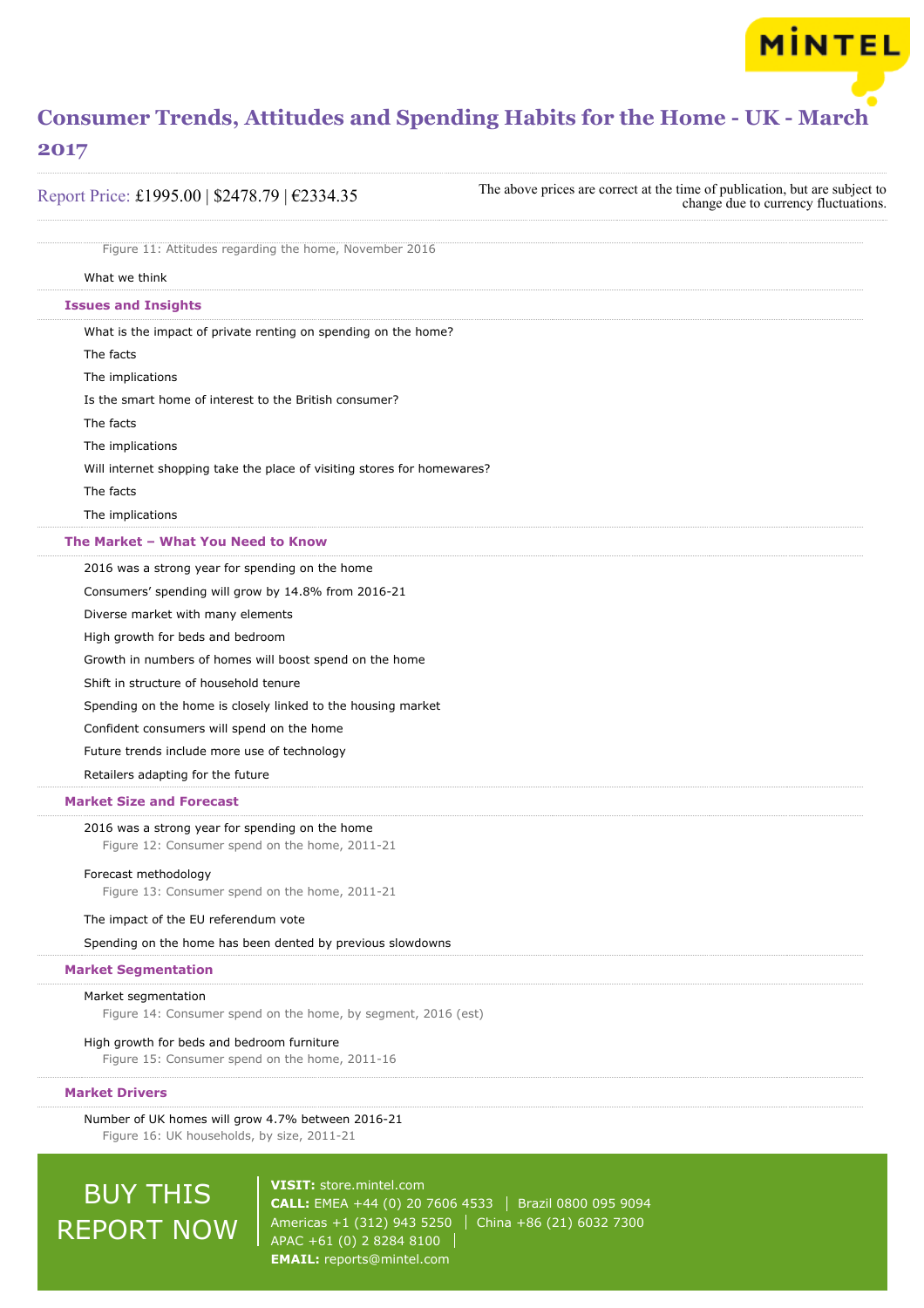### **2017**

Report Price: £1995.00 | \$2478.79 | €2334.35

The above prices are correct at the time of publication, but are subject to change due to currency fluctuations.

**MINTEL** 

High growth of the private rented housing sector Figure 17: Housing by tenure, 2004-15, London and the reminder of England, 2004-15 Profile of private renters is young Figure 18: Age group, by tenure, November 2016 23% of private renters moved in the last year Figure 19: Length of time in current home, by tenure, November 2016 Housing transactions remained strong in 2016 Figure 20: UK Housing transactions, 2012-16 2016 stamp duty changes disturbed buying patterns Figure 21: UK Housing transactions, 2015-16 – 2016-17 Close link between buying furniture and moving house Figure 22: Bought any furniture, by length of time in current home, June 2016 Opportunities for alternatives to buying new homewares Surplus space at home creates opportunities for a wider range of interiors and usage Figure 23: Usable floor area, by tenure, England, 2015 Owner-occupiers most likely to have gardens Figure 24: Presence of gardens and allotments, by household tenure, April 2016 Improved consumer confidence Figure 25: How consumers describe their financial situation, February 2009-December 2016 Intentions to spend on the home slightly down in 2016 Figure 26: Trends in activities done and considering to do, June 2012-December 2016 Consumer credit continues to rise Scope to extend Floods and storm damage Getting ready for the connected home Figure 27: Part of the smart home department, John Lewis Oxford Street, 2016 DIY retailers repositioning to overcome lacklustre performance Bunnings begins its UK conversion from Homebase Figure 28: Bunnings St Albans, February 2017 B&Q's new superstore formula Figure 29: B&Q, Cribbs Causeway, July 2016 B&Q introduces scaled back format Wickes focuses on projects Figure 30: Wickes, new store, 2016 Voice of the customer IKEA rolls out user generated content Online developments Dunelm's takeover of WorldStores doubles its online business **Launch Activity and Innovation**

# BUY THIS REPORT NOW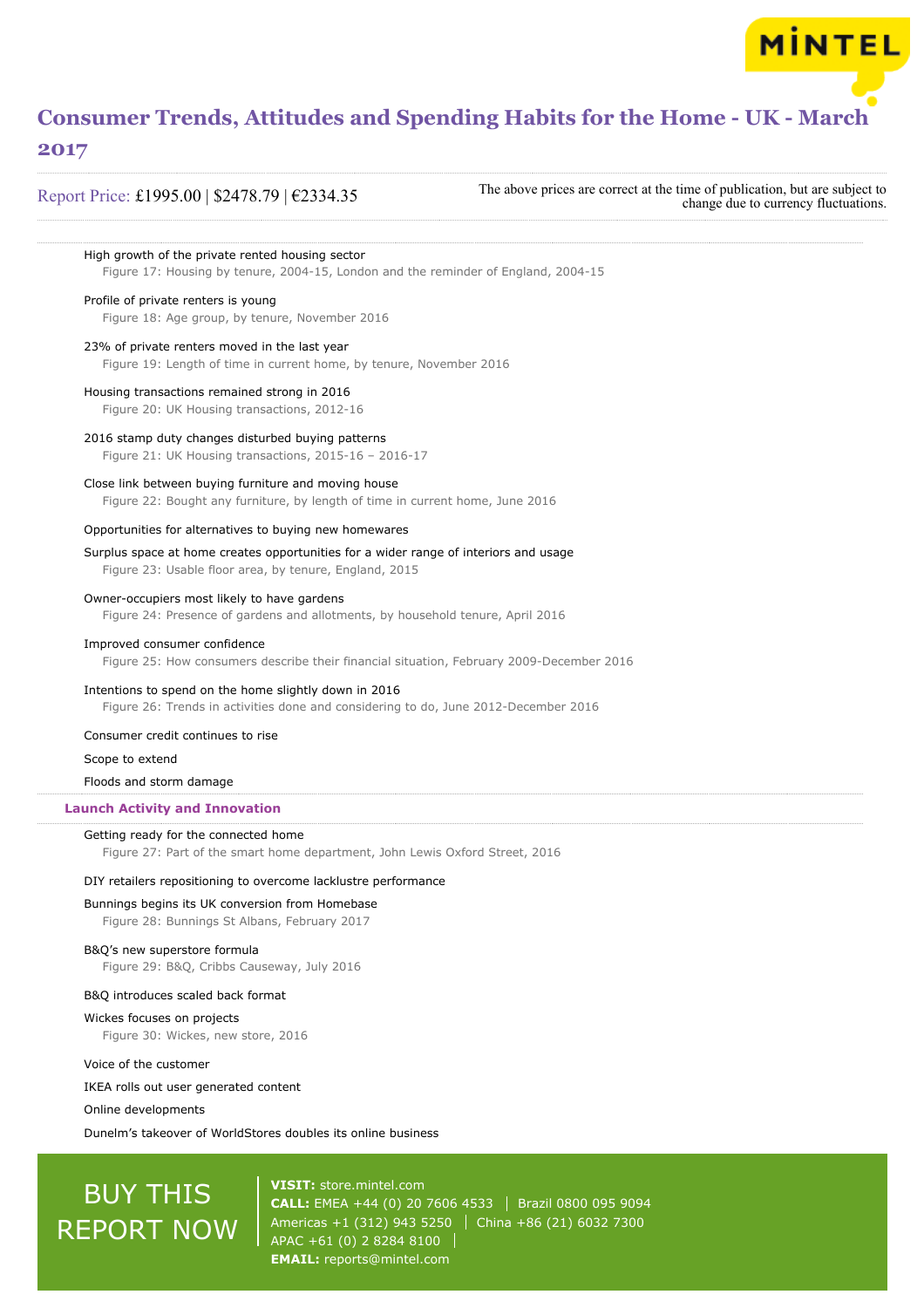### **2017**

Report Price: £1995.00 | \$2478.79 | €2334.35

The above prices are correct at the time of publication, but are subject to change due to currency fluctuations.

**MINTEL** 

B&Q ramps up analysis of online behaviour

#### Visualising/3D software

#### Wayfair develops 3D visualiser

Retailers adapting to the multi-channel environment

Figure 31: IKEA, Order and Collection Point, 2016

#### Rise of the home store

Figure 32: Next Home and Garden, 2016

#### Adapting to the compact home

Catering for the ageing population

Faster deliveries

#### **The Consumer – What You Need to Know**

Decorating is the most popular home improvement

Positive intentions to spend on the home

Replacement influences 46%

48% are interested in using smart meters which measure energy use

Customer journey for the home is multi-channel

Home is a centre for leisure time

#### **Purchases and Home Improvement**

#### Decorating is the most common home improvement activity

Figure 33: Purchases and home improvement in the last three years and intention to spend in the next 12 months, November 2016

#### 45% of consumers have decorated in the last three years

Figure 34: Purchases and home improvement in the last three years, November 2016

#### Impact of rising numbers renting privately

Figure 35: Purchases and home improvement in the last three years, by household tenure, November 2016

Owner-occupiers are key

#### **Intentions to Spend on the Home**

#### 59% plan to spend on the home in the next twelve months

#### Plenty of redecorating

Positive momentum for carpets

#### Infrequent projects

Figure 36: Intentions to spend on the home in the next twelve months, November 2016

#### **Reasons for Spending on the Home**

#### Replacement drives spending on the home

Figure 37: Reasons for spending on the home, November 2016

#### **Interest in the Smart Home**

#### High level of interest in the smart home

Figure 38: Interest in the smart home, November 2016

# BUY THIS REPORT NOW